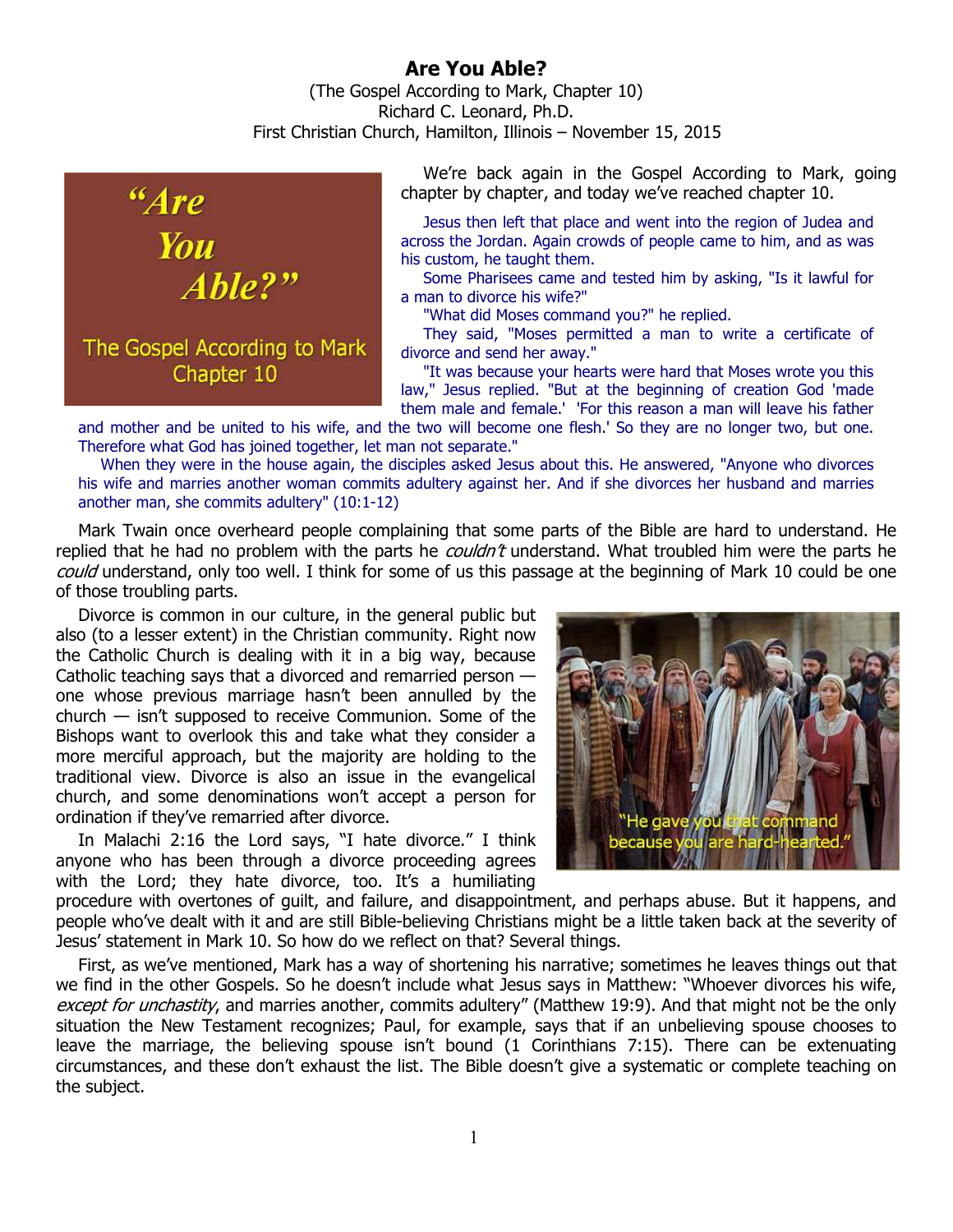

Second, when we come into Jesus we become a new person; as Paul states in 2 Corinthians 5:17, "If any one is in Christ, he is a new creation"  $-$  or better, that person has entered into God's new creation  $-$  so "the old has passed away, behold, the new has come." If a marriage failed before we were committed to Messiah Jesus, we don't bring that failure into our new life.

Third, the kingdom of God is based on mercy and forgiveness. As John writes, "My little children, I am writing this to you so that you may not sin; but if any one does sin, we have an advocate with the Father, Jesus Christ the righteous; and he is the expiation for our sins, and not for ours only but also for the sins of the whole world" (1 John

2:1-2). Christian believers are by no means immune to making mistakes in life, but when we come to terms with whatever we've done and turn to the Lord he's ready to show mercy and give us a second, or even maybe third or fourth, chance to show that we can "get it right." "One strike and you're out" is not a Christian policy; the Holy Spirit will work with us to redeem our life, at whatever point we find ourselves.

Fourth, consider the historical background into which Jesus uttered these words. In Jewish culture, and other cultures of the ancient world, a woman had no position in society unless she was attached to a man. Moses permitted a hard-hearted husband to divorce his wife, Jesus says, as long as he gave her a certificate. It was a hard-hearted thing to tell your wife, "Sorry, you aren't my wife any more" (and it could be done that casually). At least the man had to give his ex-wife a certificate so people would know she was no longer

attached to him. But what was the poor wife to do? She couldn't go out and get a job to support herself; there was no public assistance, no food stamps, and no continuing support from the ex-husband. Maybe she could go back to her parents' house, or live with a brother, but it wasn't like our situation where, often, the wife has a better job than the husband and can make a go of it herself.

But there's another element in this brief passage that we need to pay attention to. That's the high view of *marriage* that Jesus expresses. He points out how marriage is grounded in God's creation: "From the beginning of creation 'male and female he made them; and that's why the man must leave his father and his mother and cleave unto his wife; so that the two become one flesh.'" (Mark 9:6-8).



He's quoting Genesis, of course. The Bible's account of creation shows how God proceeds by pairing opposite things together: light and darkness, heaven and earth, the sky above and earth beneath, land and sea. The universe is built up this way, by the interplay of opposites. That, by the way, is why homosexuality can't be reconciled with an orderly, meaningful universe; the pairing of opposites just isn't there. But the pairing of male and female in marriage is part of that creative process through which divine order comes into being. It's a beautiful thing. So let's ask ourselves this question: **Whatever my personal history, or whether or not I'm married, how can I work with the Creator to being order, and peace, and beauty into this world he's made?** 

People were bringing little children to Jesus to have him touch them, but the disciples rebuked them. When Jesus saw this, he was indignant. He said to them, "Let the little children come to me, and do not hinder them, for the kingdom of God belongs to such as these. I tell you the truth, anyone who will not receive the kingdom of God like a little child will never enter it." And he took the children in his arms, put his hands on them and blessed them (10:13-16).

How does a person receive the kingdom of God like a little child? My father used to give this illustration. On Christmas morning the adults take their time to get up, and get dressed, and finally they come down to see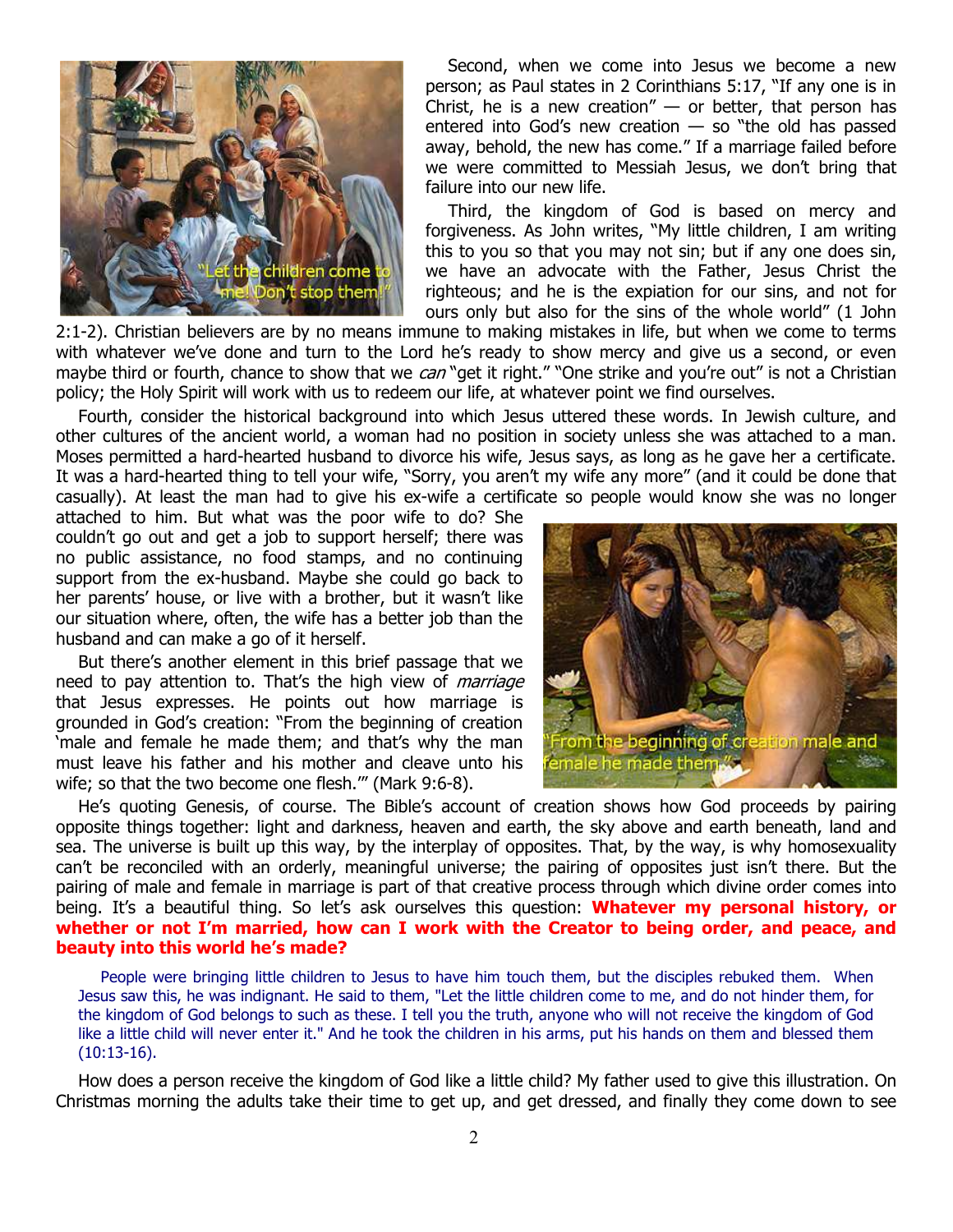what's under the Christmas tree. That's not how children behave on Christmas morning. They tumble down the stairs as soon as they're awake, eager to find their presents and open them. That's the attitude we need when we hear the news that God as come back to his people and is rebuilding his world in our midst. We want to "open that present" as quickly as we can, so we rush like a little child into the arms of the loving Father who's come to us. At least, Jesus says, that's how we're supposed to enter the kingdom. **Am I hesitating to move into everything God has for me —holding back in indifferent or dignified restraint?** let's be asking. **Or am I eager for it, like a little child on Christmas Day, "throwing myself into it?"** Our answer to this question will shape our whole experience of the Christian faith, and how much we involve ourselves in the life of the church of Jesus.

As Jesus started on his way, a man ran up to him and fell on his knees before him. "Good teacher," he asked, "what must I do to inherit eternal life?"

"Why do you call me good?" Jesus answered. "No one is good--except God alone. You know the commandments: 'Do not murder, do not commit adultery, do not steal, do not give false testimony, do not defraud, honor your father and mother.' "

"Teacher," he declared, "all these I have kept since I was a boy." Jesus looked at him and loved him. "One thing you lack," he said. "Go, sell everything you have and give to the poor, and you will have treasure in heaven. Then come, follow me." At this the man's face fell. He went away sad, because he had great wealth.

Jesus looked around and said to his disciples, "How hard it is for the rich to enter the kingdom of God!" The disciples were amazed at his words. But Jesus said again, "Children, how hard it is to enter the kingdom of God! It is easier for a camel to go through the eye of a needle than for a rich man to enter the kingdom of God."

The disciples were even more amazed, and said to each other, "Who then can be saved?" Jesus looked at them and said, "With man this is impossible, but not with God; all things are possible with God."

Peter said to him, "We have left everything to follow you!" "I tell you the truth," Jesus replied, "no one who has left home or brothers or sisters or mother or father or children or fields for me and the gospel will fail to receive a hundred times as much in this present age (homes, brothers, sisters, mothers, children and fields--and with them, persecutions) and in the age to come, eternal life. But many who are first will be last, and the last first" (10:17-31).

Could Bill Gates or Warren Buffet ever be a Christian? Wouldn't their wealth be an obstacle to their entering the kingdom of God, like the case of the rich young man in this incident? On the face of it, that's what Jesus seems at first to be saying: "How difficult it is for the wealthy to enter the kingdom of God!" So, by



implication, do people have to be poor — or at least not too wealthy  $-$  in order to follow Jesus into the kingdom? Once again, let's pick up several points from what Jesus says here, some things that might get overlooked.

First, the man asks Jesus, "What should I do to inherit the life of the age to come?" Notice he's not asking how to be "saved" or how to "go to heaven." He's asking how to be prepared to be part of "the age to come," the world as it will be when God returns to set things right and undo the damage caused by human disobedience  $-$  the time when the Father's will shall be done on earth as in heaven. And Jesus gives him an answer: Be sure you keep the commandments, the simple rules the Lord laid down for that special community he's called to serve him. There are

people today who say it doesn't matter how we live or how we treat other people, God is a God of grace and will always overlook our bad behavior. Jesus certainly doesn't agree with that, and neither does the apostle Paul nor any other New Testament writer. The commandments are important, and Jesus affirms them. But when the man says he has kept them all his life, Jesus adds one more thing the man has forgotten about: your wealth has a purpose, to enable you to help other people. Sell what you have, he says, and give the proceeds to the poor. It's not wrong to have financial resources, but it's wrong to hoard them or gloat over them, and not use them to bless others. That seemed to be a problem for the rich man. He wanted to enter the kingdom, but he was too attached to his wealth to let it go. He went away a sad man.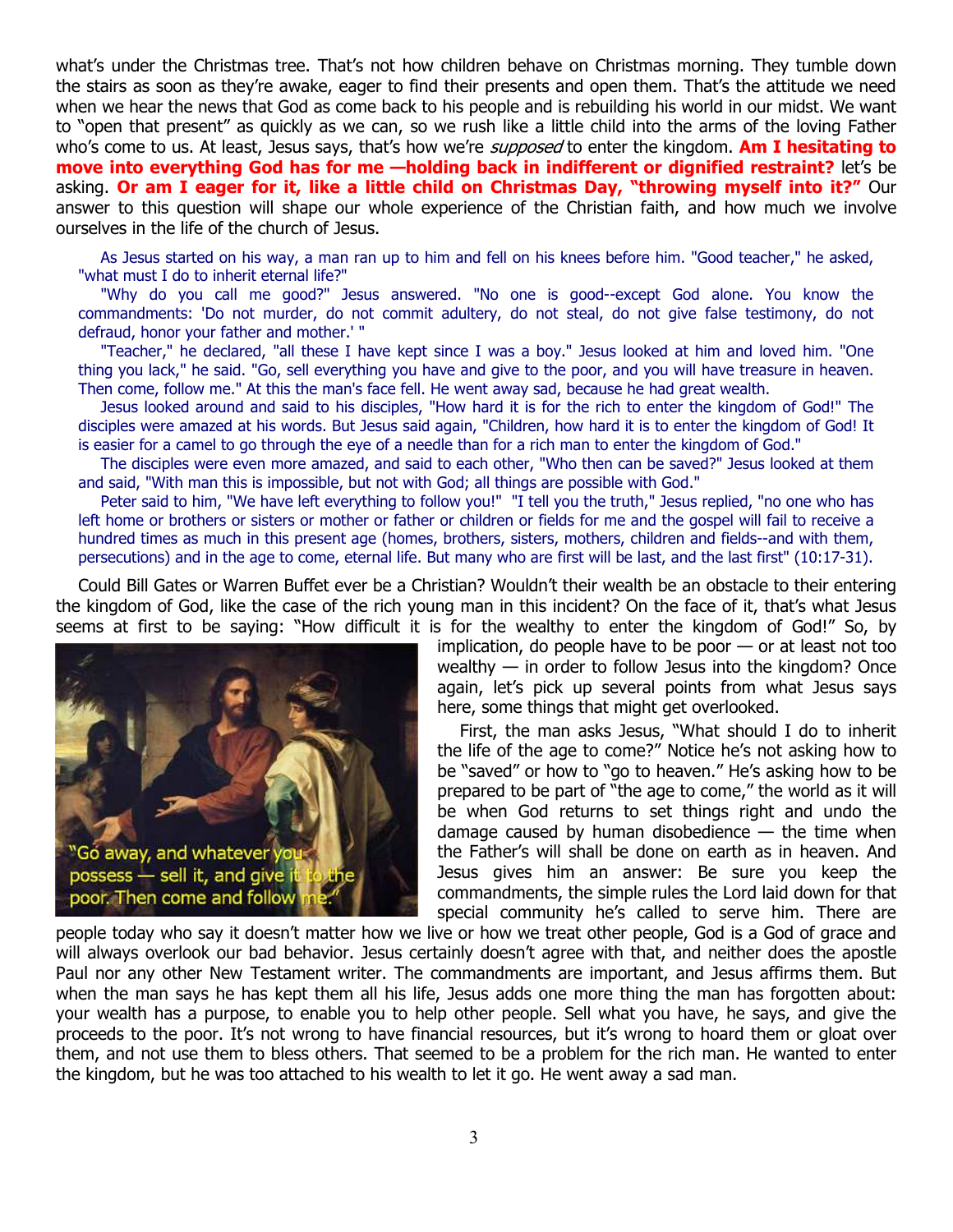The second thing we note is the reaction of the disciples. They couldn't see how wealth could be an obstacle to entering the life of God's new age. After all, isn't prosperity a sign of God's favor? God must like you if he's allowed you to become wealthy. "If not a rich person," they ask, "how can *anyone* be saved?" Jesus' reply to the rich man has them puzzled. Again, the disciples apparently have the same blind spot the rich man had. Material wealth isn't a reward for being good; in fact, Jesus has just told the rich man that no one is really good except God.

If God allows us to prosper, it's because he wants us to have the resources we need to bless others and build toward the kingdom of God. The disciples should have known this, because they weren't exactly poor themselves — that's a common misconception. The Gospels tell us that some well-to-do people were providing for their needs, and they had a treasury that was used to help the poor. From the incidents of Jesus feeding

the multitudes we learn the disciples *could* have bought enough food to take care of everyone, except that Jesus had another plan. The disciples were doing the very thing Jesus told the rich man to do, but at this point they couldn't see it and thought that being wealthy was the sign of God's approval.

Third, notice that Jesus doesn't say flat-out that a rich person can't enter the coming age of the kingdom. It may be difficult, but it's not impossible. We're fond of quoting Jesus' saying, "All things are possible with God." But we might forget the context in which he said this; it had to do with whether a rich man could be saved! Yes, Bill Gates or Warren Buffet could be saved, in spite of their billions, because God's acceptance of us isn't on the basis of our performance, or the



doing of good deeds, but on the basis of our cry for mercy. Scripture says, "All who call upon the name of the LORD shall be delivered" (Joel 2:32). If our financial resources deceive us into thinking we don't need the Lord, then we'll never call on him — which is why God is just not on many people's radar screens. But even rich people can *call on the Lord*, once they realize that their wealth doesn't cancel out their need for forgiveness and renewal of life.

Fourth, what about that odd saying that concludes this passage? "No one who has left a house, or brothers or sisters, or mother or father, or children, or lands because of me and the gospel will fail to receive back a hundred times more *in the present age*: houses, brothers, sisters, mothers, children, and lands — with persecutions! — and finally the life of the age to come" (Mark 10:29-30 KNT). Doesn't that sort of cancel out the whole idea that wealth and success — property, real estate, a good family — are obstacles on the pathway to God's kingdom? But from the whole scope of Jesus' teaching we know that there are certain "laws of the kingdom" (if we can call them that) which help us to prosper and be successful in life. Through perseverance, through generosity, through wise stewardship of what we have, and through other beneficial behavior Jesus describes, we can develop the resources not only to bless others and further the works of God, but also to have our own needs met — those needs our Father already knows we have, and is eager to provide for us. And, Jesus notes, we'll be so successful that those who don't know the Lord will be jealous of us; we will face persecution from people who misunderstand. But through developing these "kingdom qualities" we'll be prepared for the age to come, when God sets about to right the wrongs of this world and bring in his new creation. Let's conclude this section by asking ourselves, **Am I hoarding my financial resources to the point that I'm resisting God's call on my life, or am I using what I have freely to bless others and further God's mission in this world?**

They were on their way up to Jerusalem, with Jesus leading the way, and the disciples were astonished, while those who followed were afraid. Again he took the Twelve aside and told them what was going to happen to him.

"We are going up to Jerusalem," he said, "and the Son of Man will be betrayed to the chief priests and teachers of the law. They will condemn him to death and will hand him over to the Gentiles, who will mock him and spit on him, flog him and kill him. Three days later he will rise."

Then James and John, the sons of Zebedee, came to him. "Teacher," they said, "we want you to do for us whatever we ask."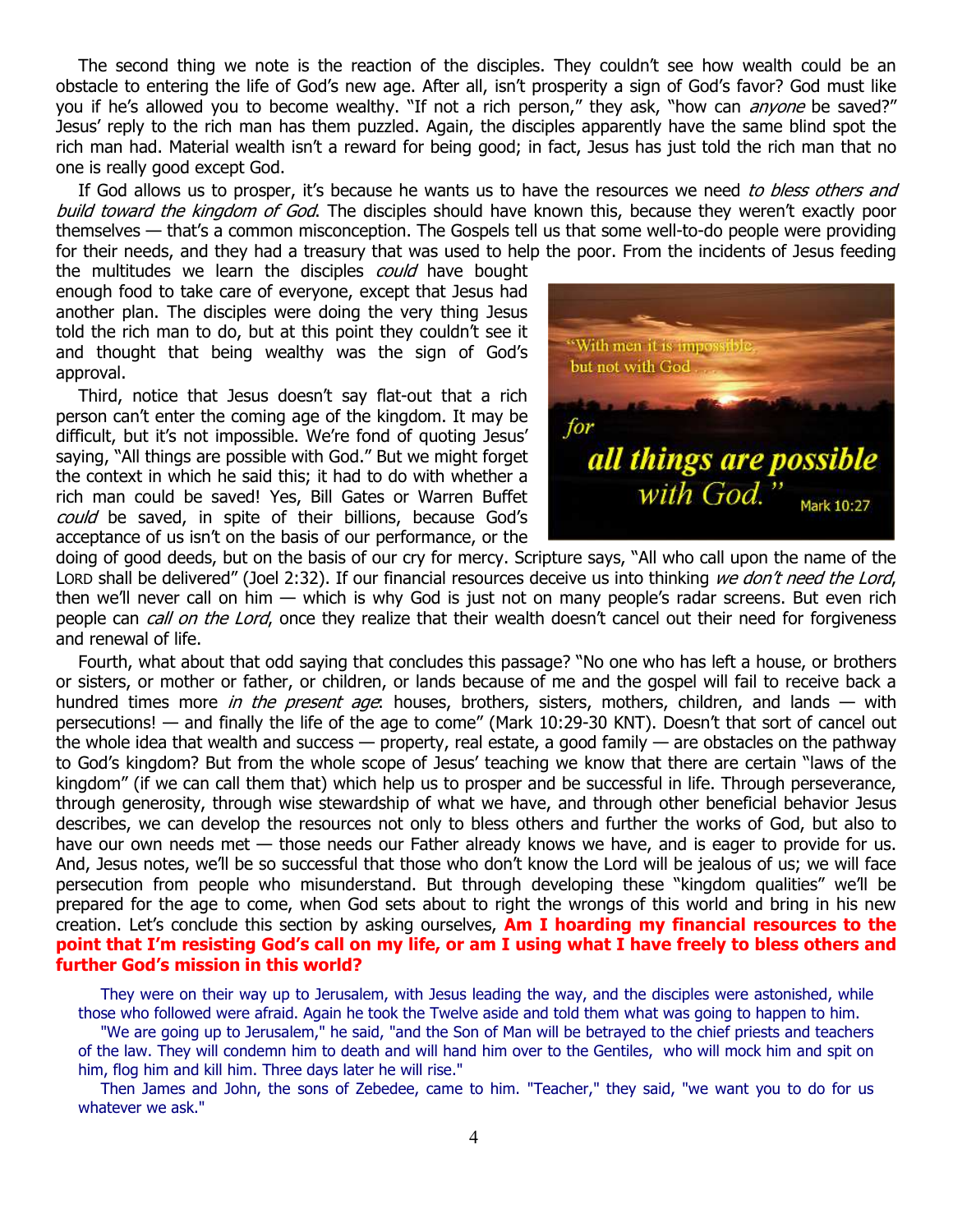"What do you want me to do for you?" he asked. They replied, "Let one of us sit at your right and the other at your left in your glory."

You don't know what you are asking," Jesus said. "Can you drink the cup I drink or be baptized with the baptism I am baptized with?" "We can," they answered. Jesus said to them, "You will drink the cup I drink and be baptized with the baptism I am baptized with, but to sit at my right or left is not for me to grant. These places belong to those for whom they have been prepared."

When the ten heard about this, they became indignant with James and John. Jesus called them together and said, "You know that those who are regarded as rulers of the Gentiles lord it over them, and their high officials exercise authority over them. Not so with you. Instead, whoever wants to become great among you must be your servant, and whoever wants to be first must be slave of all. For even the Son of Man did not come to be served, but to serve, and to give his life as a ransom for many" (10:32-45).

While my father was a student at Boston University School of Theology in the 1920s, Earl Marlatt — who was a professor — introduced the hymn he had written, "Are Ye Able," based on this passage from the Gospel of Mark. (It's No. 372 in our hymnal.)

"Are ye able," said the Master, to be crucified with me? "Yea," the sturdy dreamers answered, "to the death we follow thee."



When the hymn was first sung, my father recalled, two theology students went to Dr. Marlatt. "Is this really what's required of us if we're going to be involved in Christian work?" they asked. "Yes," he answered, "that's what's required." The two students immediately left the school; they didn't want any part of it.

Give those two students credit for being honest. We so often sing about how much we love the Lord and how committed we are to him. But how loyal to Jesus and his cross might we be if a crazed gunman proposed to shoot us if we acknowledge being a Christian, or if we faced an ISIS threat to convert to Islam or lose our heads? Even Jesus' closest disciples, who so eagerly pledged they would stand by him through the difficult days to come, faded into the background once Jesus was arrested and,

in Peter's case, even denied knowing him. It took the resurrection to make them bold enough to take a stand, and eventually all, except perhaps John, came to a martyr's death. You and I in America have little concept of the price Christians in some parts of the world have to pay for their faith, but we need to remember that the liberties we still enjoy today came through the self-sacrifice of many believers before us who suffered and died to secure what we have.

When James and John, the sons of Zebedee, ask Jesus for positions of honor in his kingdom, they reveal that they still don't get what kind of kingdom Jesus is building. It's a kingdom of service to others, in which those who lead are those who enable their fellow believers to be the people God wants them to be. When we think of leadership we usually think of being the boss, the one who controls other people. It's hard work to think differently, and to realize that what Jesus is looking for in his church, for example — or in the family, or even in a nation — is the person who puts the needs of others before his own and serves them with a humble spirit.

When Jesus speaks of leading by humble service, however, let's not make the mistake of refusing to take on some leadership role when asked to do so, using humility as our excuse. That's not humility, that's avoidance of responsibility. With the Spirit's guidance we walk a fine line between grasping for position, on one hand, and refusing leadership, on the other. (By the way, it looks like Paul Ryan, the new Speaker of the House of Representatives, is trying to walk this fine line as a faithful Catholic Christian.) Let's ask ourselves this question: **Am I willing to serve in a leadership role if asked, knowing that leadership doesn't mean bossing others around but setting the example of humble service to the Lord?**